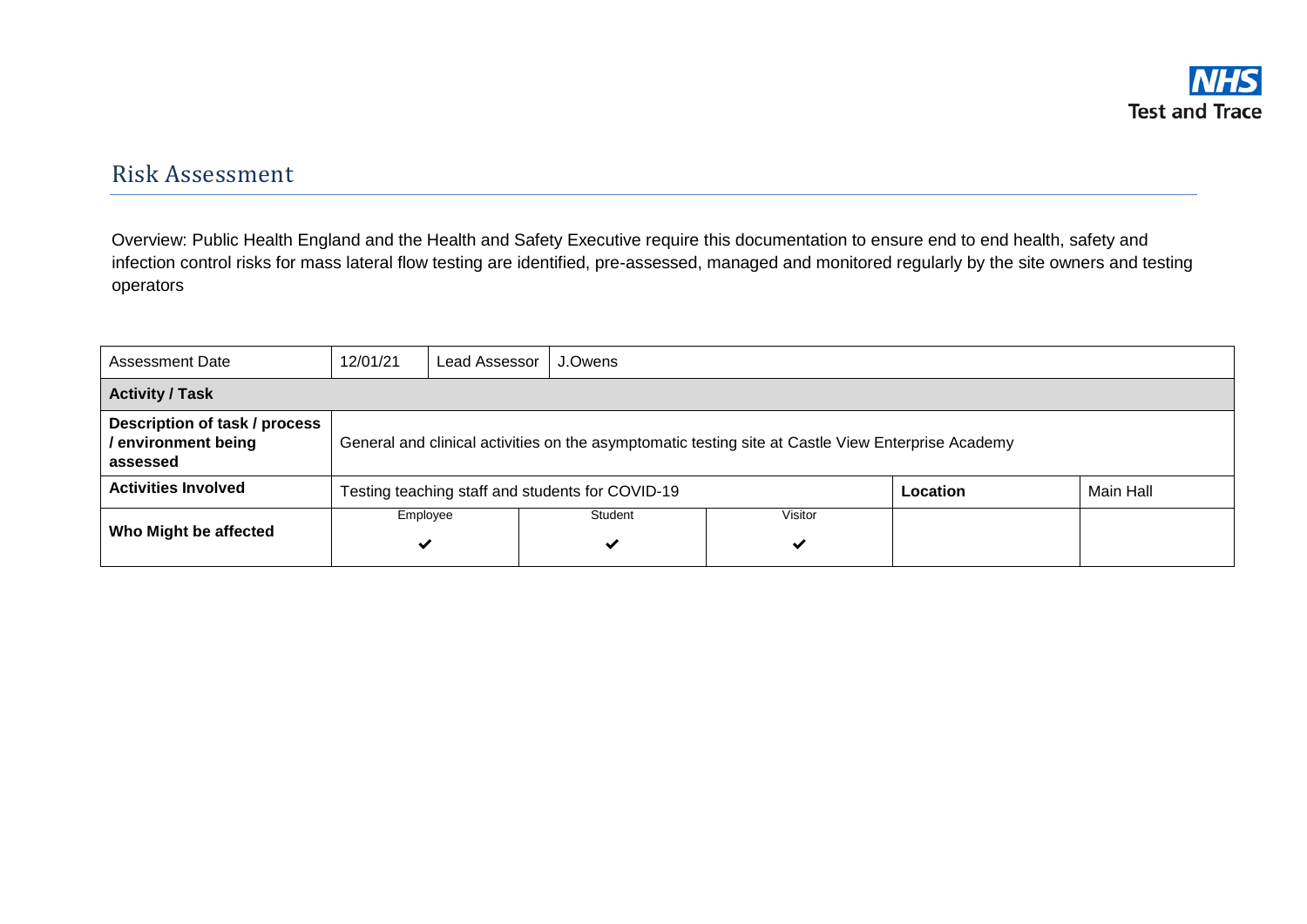

|                |                                                                                           | <b>Hazard Identification and evaluation</b>                                                                                                                                                                                                             |                                                                                                                                                                                                                                                                                                                                                                                                                                                                                                                                                                    |             |                                           |                |                                                          |
|----------------|-------------------------------------------------------------------------------------------|---------------------------------------------------------------------------------------------------------------------------------------------------------------------------------------------------------------------------------------------------------|--------------------------------------------------------------------------------------------------------------------------------------------------------------------------------------------------------------------------------------------------------------------------------------------------------------------------------------------------------------------------------------------------------------------------------------------------------------------------------------------------------------------------------------------------------------------|-------------|-------------------------------------------|----------------|----------------------------------------------------------|
| No             | Hazards                                                                                   | Associated risks                                                                                                                                                                                                                                        | <b>Current Control/ Mitigation Measures</b>                                                                                                                                                                                                                                                                                                                                                                                                                                                                                                                        |             | <b>Risk Evaluation (post</b><br>measures) |                | Additional<br>control<br>needed.<br><b>Action No</b>     |
|                |                                                                                           |                                                                                                                                                                                                                                                         |                                                                                                                                                                                                                                                                                                                                                                                                                                                                                                                                                                    | Probability | Severity                                  | <b>Risk</b>    |                                                          |
|                | Contact<br>between<br>subjects<br>increasing the<br>risk of<br>transmission of<br>COVID19 | <b>Booking Subjects</b><br>Large numbers of people<br>from different households<br>test accessing site.<br>Increased risk of contracting<br>coronavirus between<br>individuals through airborne<br>transmission due to inability<br>to social distance. | <b>Subject Numbers</b><br>A booking system allows management of numbers in relation to site capacity and<br>enable people to maintain social distancing.<br>Asymptomatic:<br>Each subject will be advised in advance not to attend if they have any symptoms<br>of COVID 19, or live with someone who is showing symptoms of COVID 19<br>(including a fever and/or new persistent cough) or if they have returned within 14<br>days from a part of the world affected by the virus or have been in close contact<br>with someone who is displaying symptoms.       | 1           | $\overline{5}$                            | $\overline{4}$ | Booking<br>system.<br>Reinforce<br>booking via<br>email. |
| $\overline{c}$ | Contact<br>between<br>subjects<br>increasing the<br>risk of<br>transmission of<br>COVID19 | <b>Welcome &amp; Registration:</b><br>Contact between subjects<br>and staff increasing the risk<br>of transmission of COVID19:                                                                                                                          | Staff screening and risk assessment:<br>All staff risk assessed at employment and routinely (daily when working on site) to<br>ensure any increased vulnerability is addressed. All staff provided with clear<br>guidelines not to come to work if unwell or identified as a close contact of a<br>confirmed case.<br>Site Design and signage:<br>In accordance with NHS/PHE requirements, including wall signage and floor<br>signage (2m) and use of hazard tape to support social distancing. These will be<br>supplemented by trained staff to control crowds. | 1           | $\overline{5}$                            | 4              |                                                          |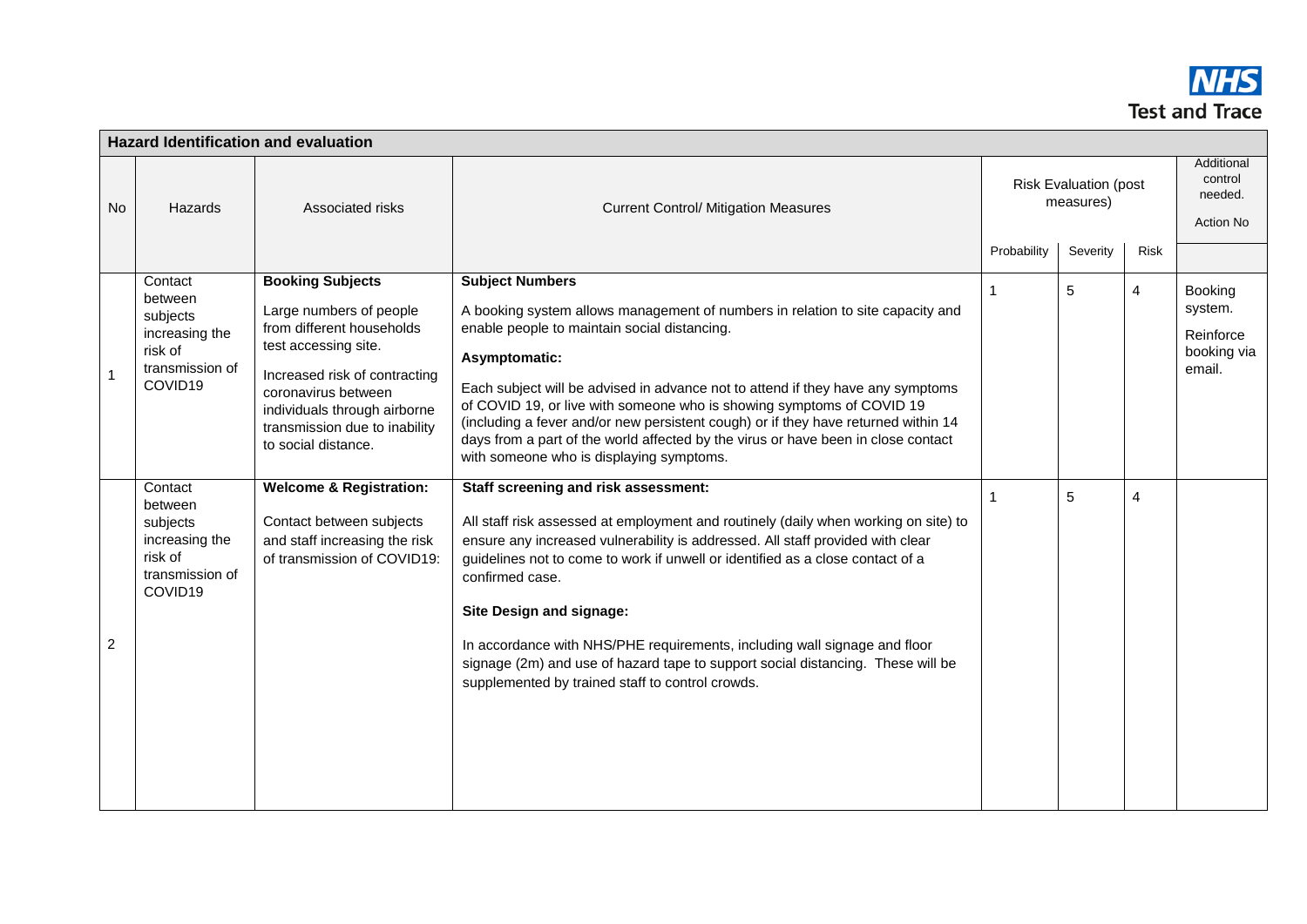

|  | Ventilation:                                                                                                                                                                                                                                                                          |  |  |
|--|---------------------------------------------------------------------------------------------------------------------------------------------------------------------------------------------------------------------------------------------------------------------------------------|--|--|
|  | Will be maintained through opening windows and doors. Fire Exit Doors can be<br>open. All Air Handling units are programmed to fresh air only no re-circulation in all<br>areas                                                                                                       |  |  |
|  | Social distancing:                                                                                                                                                                                                                                                                    |  |  |
|  | 2 M social distancing is to be maintained between subjects and staff at all times<br>unless required for assistance of subjects, distribution of barcodes or other<br>administrative tasks.                                                                                           |  |  |
|  | When assistance of subjects, distribution of barcodes or other administrative tasks<br>are required, social distancing should be maximised as much as possible and any<br>time spent closer than two metres is to be minimised.                                                       |  |  |
|  | A one-way flow of subjects through the building is to be initiated and maintained at<br>all times. Compliance ensured by reception, queue management & sampling<br>staff.                                                                                                             |  |  |
|  | <b>Face coverings and PPE:</b>                                                                                                                                                                                                                                                        |  |  |
|  | All subjects to wear face coverings at all times whilst in the test centre premises<br>except for brief lowering at time of swabbing.                                                                                                                                                 |  |  |
|  | Compliance with wearing of face covering of all subjects to be visually checked on<br>arrival by reception staff and monitored by all supervisors.                                                                                                                                    |  |  |
|  | All staff to wear face coverings or PPE according to their roles at all times whilst in<br>the test centre apart from when on rest periods in designated welfare areas when<br>social distancing above two metres can be ensured. Monitoring of PPE<br>compliance by site supervisor. |  |  |
|  | Hand hygiene:                                                                                                                                                                                                                                                                         |  |  |
|  | All reception and queue management staff to ensure regular hand hygiene<br>through hand washing with soap and water on arrival and before and after any<br>breaks. In addition, hand sanitizer is to be freely available and used regularly by                                        |  |  |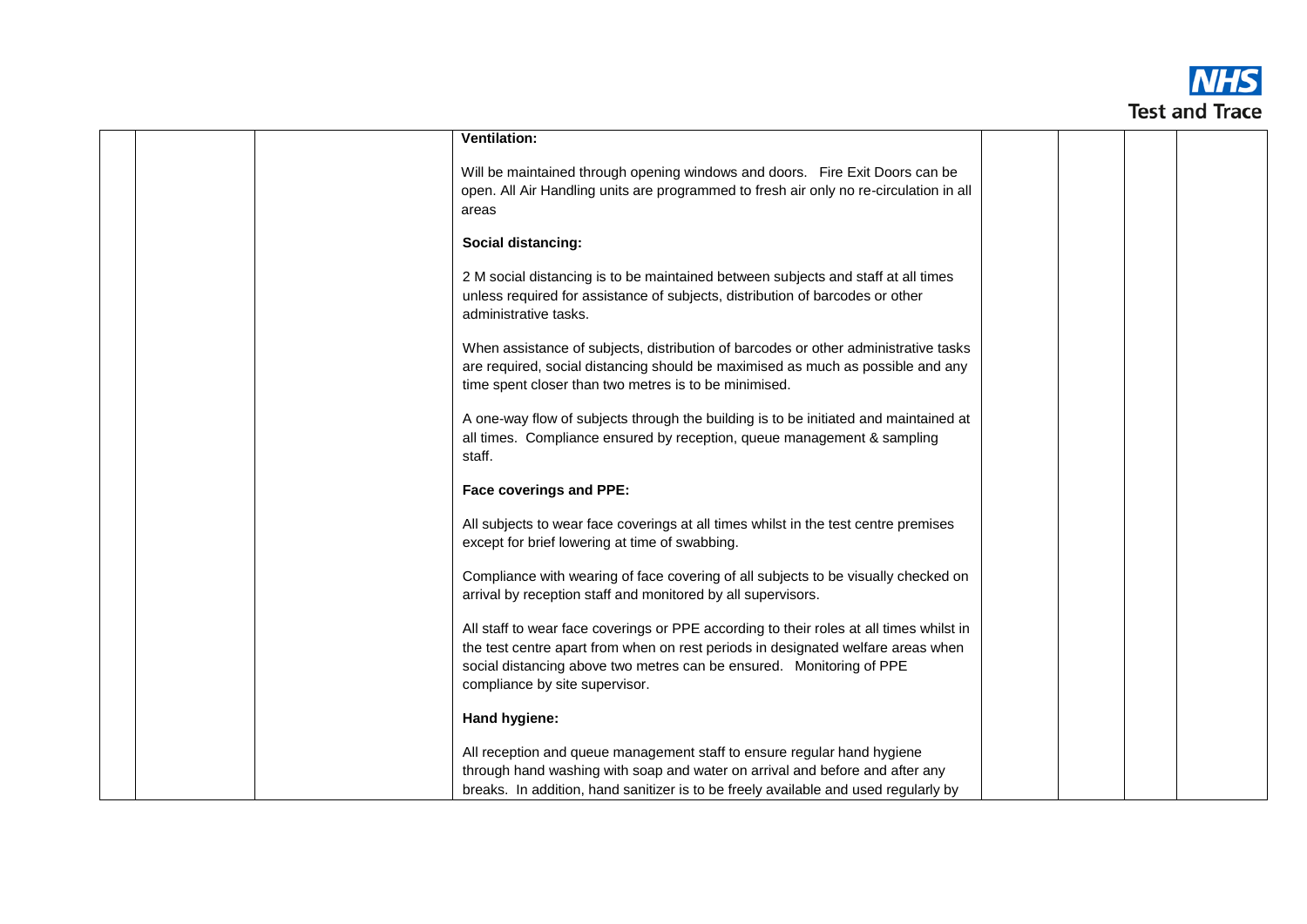

|   |                                                                                           |                                                                                                                                | all staff. Monitoring of compliance by site supervisor. Every subject to use hand<br>sanitiser provided on arrival & adherence to this enforced by reception staff.<br>Signage:<br>In place highlighting requirements for face coverings, hand hygiene and social<br>distancing.<br><b>Building Cleaning:</b><br>Regular cleaning of the site including wipe down of all potential touchpoints in<br>accordance with PHE guidance.<br>Limited clutter-chairs only where needed, no physical handing of documents to<br>subjects except barcodes.                                                                                                                                                                                                                                                                                                                                                                                                                                                                           |    |   |   |                                                                                                          |
|---|-------------------------------------------------------------------------------------------|--------------------------------------------------------------------------------------------------------------------------------|----------------------------------------------------------------------------------------------------------------------------------------------------------------------------------------------------------------------------------------------------------------------------------------------------------------------------------------------------------------------------------------------------------------------------------------------------------------------------------------------------------------------------------------------------------------------------------------------------------------------------------------------------------------------------------------------------------------------------------------------------------------------------------------------------------------------------------------------------------------------------------------------------------------------------------------------------------------------------------------------------------------------------|----|---|---|----------------------------------------------------------------------------------------------------------|
| 3 | Contact<br>between<br>subjects<br>increasing the<br>risk of<br>transmission of<br>COVID19 | Sample taking: Contact<br>between subject and test<br>assistant (site operative)<br>increasing the transmission<br>of COVID 19 | Queue management<br>Subjects are called forward to be sampled only when the site operative is ready to<br>oversee the swabbing of the subject to minimise time spent at less than two<br>metres social distance.<br><b>Protocol</b><br>Room Temperatures between be 2-30°C in swabbing area.<br>Subjects are instructed to lower their face covering/mask immediately prior to<br>sampling and to raise it again immediately after the swab has been taken.<br>Once sampling is complete, site operative instructs subject to leave the sampling<br>area as soon as possible to minimise time spent at less than two metres social<br>distance. The swabbing process is not to involve any physical contact between<br>subject and site operative.<br><b>PPE and infection control</b><br>Processing staff are to wear and change PPE at all times during their shift.<br>The default position will be full PPE for processing operative with handwashing/<br>70% alcohol hand run and change of gloves after each sample. | -1 | 5 | 5 | Subjects<br>sanitise<br>hands and<br>only lower<br>mask to<br>swab.<br>All subjects<br>to self-<br>swab. |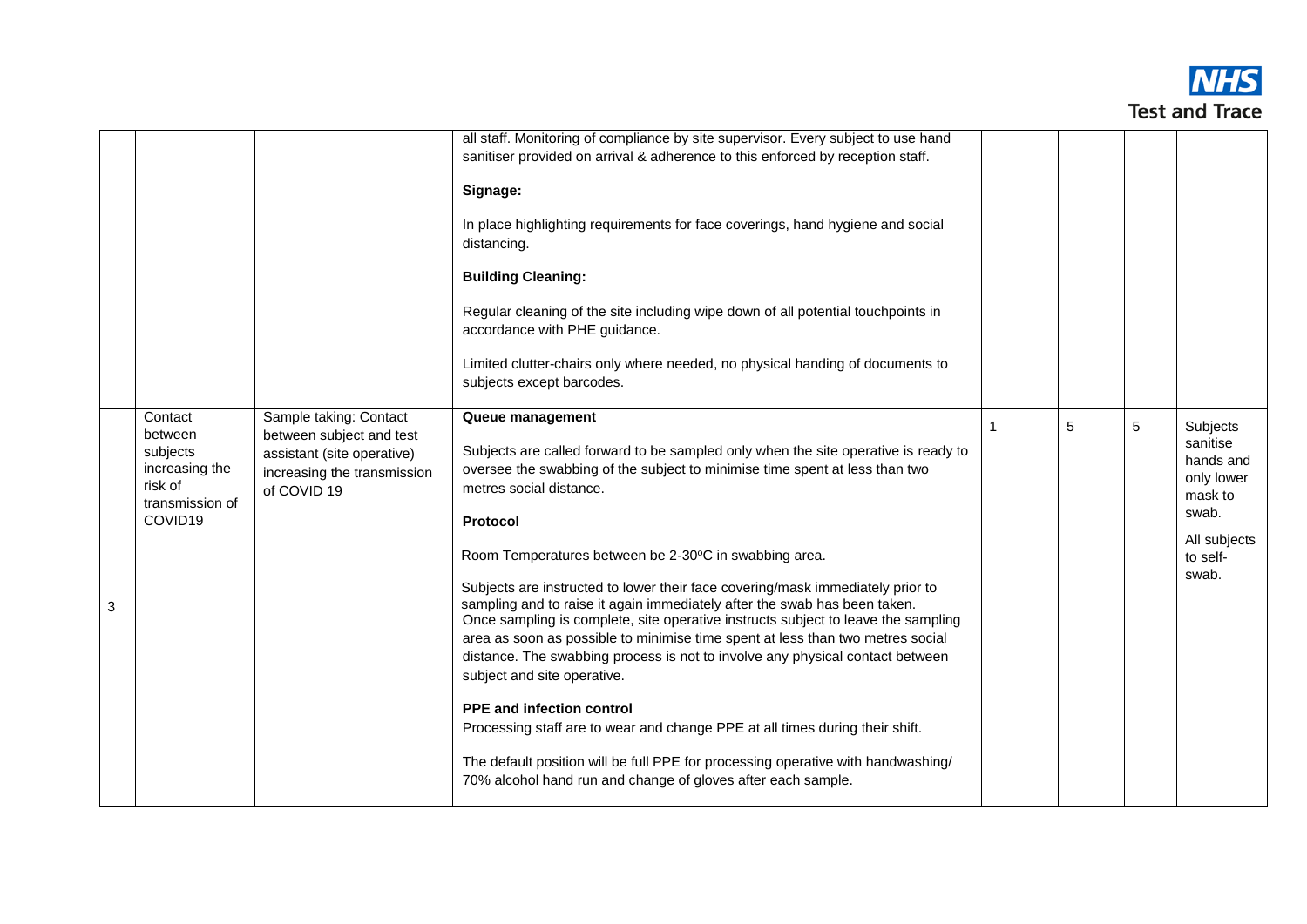

|                |                                                                                           |                                                                                                                                                                       | Processing staff are required to change their gloves after each use (single test)<br>and other PPE after each session or as soon as it is damaged,<br>soiled/contaminated or if there are any concerns regarding possible<br>contamination.<br>All other site operatives are required to wear and change PPE as per SOP at all<br>times during their shift and to change after each session or as soon as it is<br>damaged, soiled/contaminated or if there are any concerns regarding possible<br>contamination.                                                                                                                                                                                                                                                                                                     |                |   |   |  |
|----------------|-------------------------------------------------------------------------------------------|-----------------------------------------------------------------------------------------------------------------------------------------------------------------------|-----------------------------------------------------------------------------------------------------------------------------------------------------------------------------------------------------------------------------------------------------------------------------------------------------------------------------------------------------------------------------------------------------------------------------------------------------------------------------------------------------------------------------------------------------------------------------------------------------------------------------------------------------------------------------------------------------------------------------------------------------------------------------------------------------------------------|----------------|---|---|--|
| $\overline{4}$ | Contact<br>between<br>subjects<br>increasing the<br>risk of<br>transmission of<br>COVID19 | <b>Sample Transport:</b><br>Contact between sample and<br>test centre runner increasing<br>the transmission of COVID19                                                | Runner in appropriate PPE including gloves for handling any samples.<br>All samples to be contained in a suitable container with a securely fitting lid e.g.<br>swab tube or specimen pot.<br>All sample containers to be placed into the allocated test tube holder.<br>Test strips to be collected in a tray and taken to the processing area.                                                                                                                                                                                                                                                                                                                                                                                                                                                                      | 1              | 5 | 5 |  |
| 5              | Contact<br>between<br>subjects<br>increasing the<br>risk of<br>transmission of<br>COVID19 | <b>Sample processing &amp;</b><br>analysis, including waste<br>disposal<br>Contact between samples<br>and sample testers<br>increasing the transmission<br>of COVID19 | Sample testing to be conducted in a dedicated, uncluttered, well-lit and well<br>ventilated area, temperature 15-20°C in the analysis area. Restricted access to<br>testing area with only personnel with pre-approved allowed to stay/enter.<br><b>Training &amp; protocols:</b><br>Testers will have rigorous prior and regular training covering safe sample handling<br>in accordance with HSE and GLP guidelines.<br>Testing staff are to follow the detailed testing protocol without deviation.<br>During the extraction phase of the testing, the swab and extraction tube are to be<br>held at arm's length to minimise the likelihood of contact with any droplets of<br>extraction fluid.<br>There will be quality assurance processes and escalation policies.<br><b>Quality &amp; Safety management:</b> | $\overline{1}$ | 5 | 5 |  |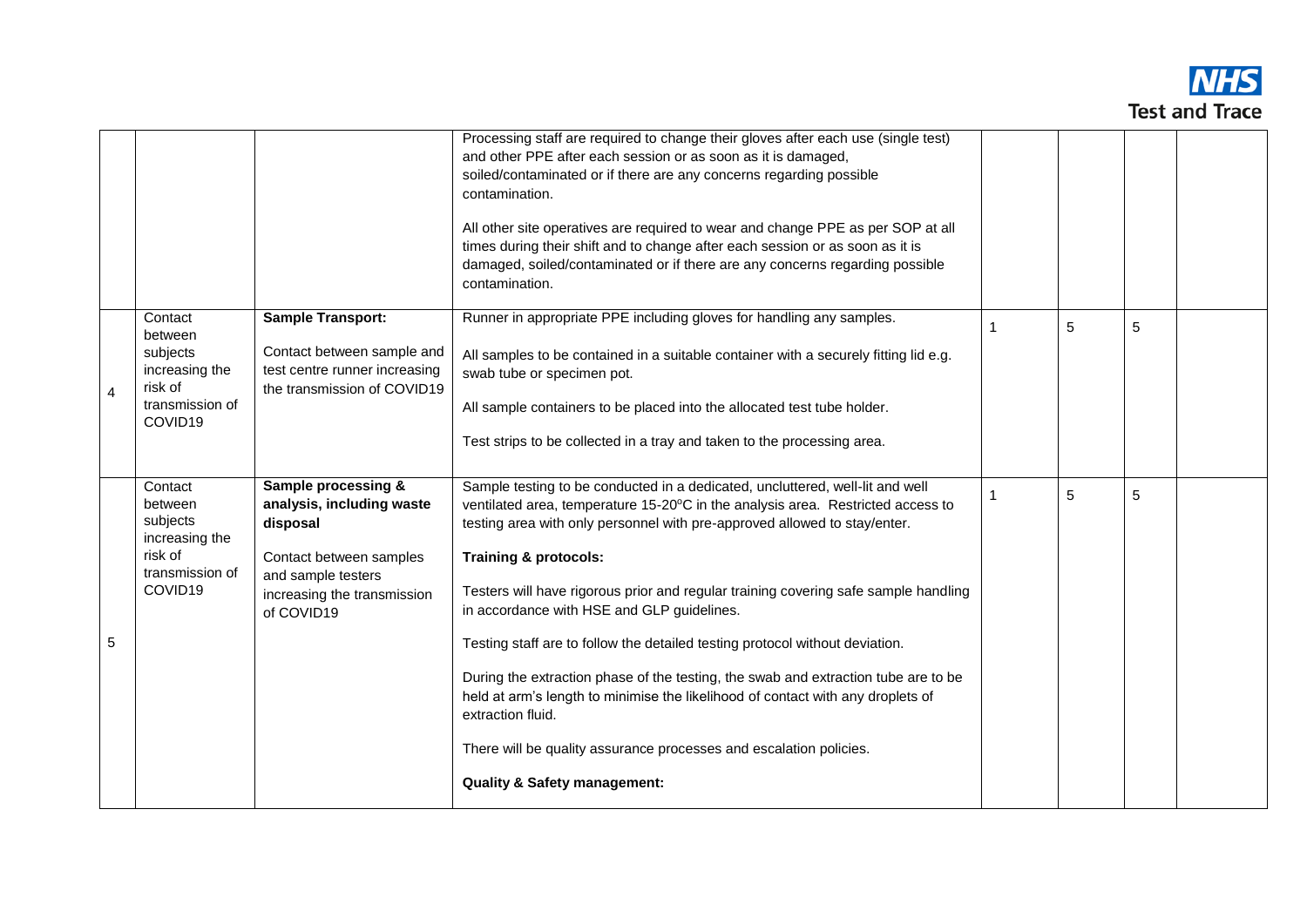

|   |                                                            |                                                                                     | Site quality lead with monitoring of compliance audits.                                                                                                                                                                                                                                                                                                |              |   |   |                                 |
|---|------------------------------------------------------------|-------------------------------------------------------------------------------------|--------------------------------------------------------------------------------------------------------------------------------------------------------------------------------------------------------------------------------------------------------------------------------------------------------------------------------------------------------|--------------|---|---|---------------------------------|
|   |                                                            |                                                                                     | PPE:                                                                                                                                                                                                                                                                                                                                                   |              |   |   |                                 |
|   |                                                            |                                                                                     | All personnel in sample processing station are to be in full PPE (mask, gloves,<br>apron, visor) at all times when sample testing is being conducted.                                                                                                                                                                                                  |              |   |   |                                 |
|   |                                                            |                                                                                     | Testing staff are required to change their PPE, if damaged, contaminated or if<br>there are any concerns regarding possible contamination.                                                                                                                                                                                                             |              |   |   |                                 |
|   |                                                            |                                                                                     | <b>Cleaning:</b>                                                                                                                                                                                                                                                                                                                                       |              |   |   |                                 |
|   |                                                            |                                                                                     | All surfaces which have been contaminated or potentially contaminated, are wiped<br>down with an appropriate disinfectant between samples in addition to regular<br>cleaning. This includes pens for marking LFDs and electronic devices.                                                                                                              |              |   |   |                                 |
|   |                                                            |                                                                                     | <b>Waste disposal:</b>                                                                                                                                                                                                                                                                                                                                 |              |   |   |                                 |
|   |                                                            |                                                                                     | After the sample has been used and barcodes have been scanned for reporting<br>purposes, disposal of swab(s), tubes and sample transport bags must be disposed<br>using the appropriate clinical waste procedures.                                                                                                                                     |              |   |   | Waste<br>disposal<br>collection |
|   |                                                            |                                                                                     | Waste for test centre contract held with PHS - monthly collections and bins<br>provided.                                                                                                                                                                                                                                                               |              |   |   | days TBC<br>by PHS.             |
| 6 | Incorrect result<br>communication                          | Wrong samples or miscoding<br>of results                                            | 3 identical barcodes are provided to subject at check in.<br>The subject registers their details to a unique ID barcode before<br>conducting the test.<br>Barcodes are attached by trained staff at the sample collection bay.<br>Barcodes are checked for congruence at the analysis station 1 and<br>applied to Lateral Flow Device at this station. | $\mathbf{1}$ | 5 | 5 |                                 |
|   | Damaged<br>barcode, lost<br>LFD, failed scan<br>of barcode | Orphaned record on<br>registration portal & No result<br>communicated to individual | Rule based recall of subjects who have not received a result within 2 hrs<br>of registration.<br>Subjects are called for a retest.                                                                                                                                                                                                                     | $\mathbf{1}$ | 5 | 5 |                                 |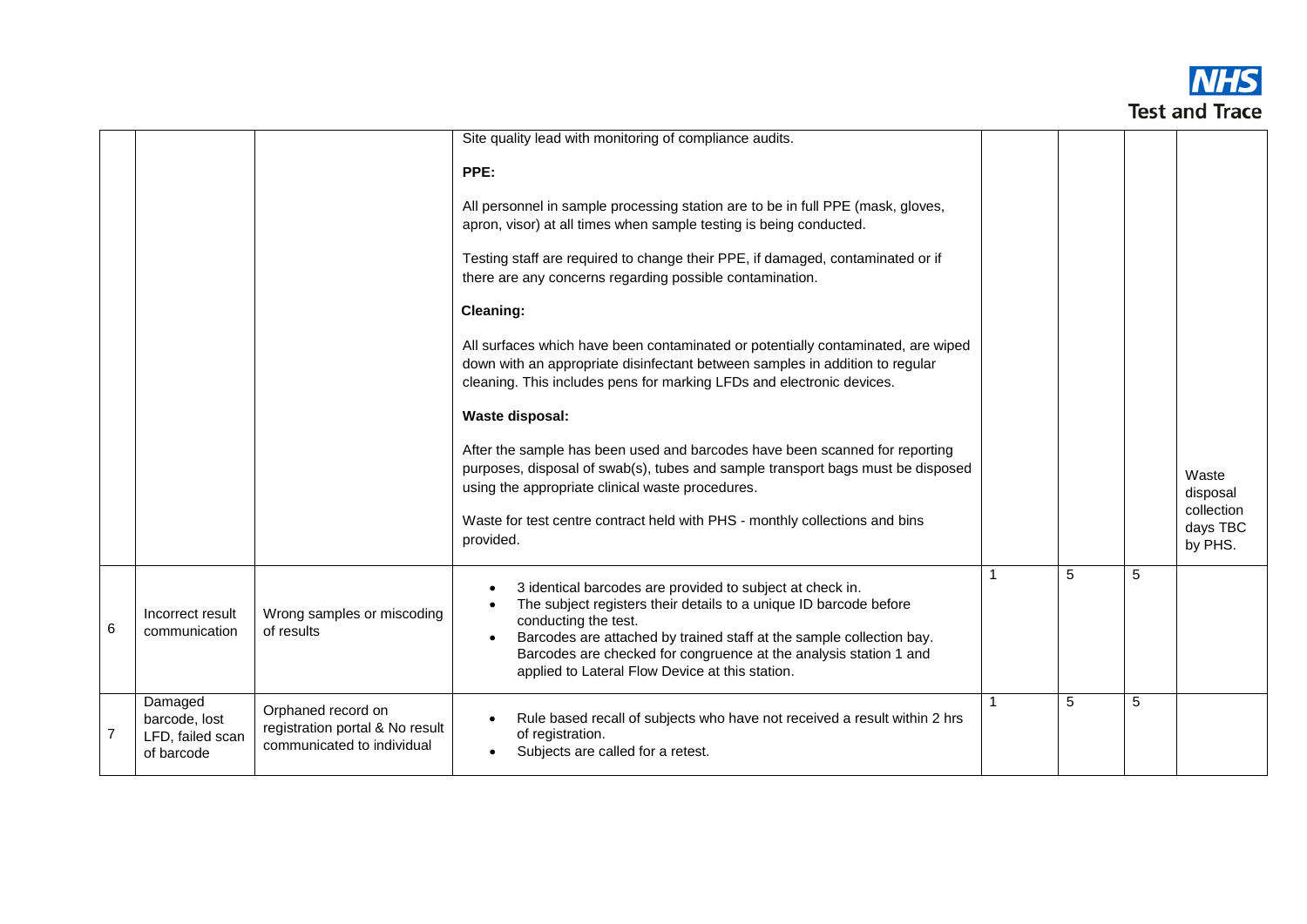

| 8  | Extraction<br>solution:<br>$NA_2HPO_4$<br>disodium<br>hydrogen<br>phosphate),<br>NaH <sub>2</sub> PO <sub>4</sub><br>(sodium<br>phosphate<br>monobasic) and<br>NaCl (Sodium<br>Chloride) | These components do not<br>have any hazard labels<br>associated with them, and<br>the manufacturer states that<br>there are no hazards<br>anticipated under conditions<br>of use as described in other<br>product literature. This is the<br>case for exposure to: eye,<br>skin, inhalation, ingestion,<br>chronic toxicity, reproductive<br>and developmental toxicity,<br>carcinogenicity, and medical<br>conditions aggravated by<br>exposure. | PPE: nitrile gloves which meet the Regulation (EU) 2016/425 to be used<br>at all times when handling the extraction solution.<br>Environmental: do not let product enter drains<br>Spillages: wipe surfaces which the solution has been spilt on and<br>dispose of cleaning material in line with the lab's waste disposal<br>procedures<br>Do not use if the solution has expired<br>$\bullet$<br>Training to be completed in advance. Adhere to guidelines in these<br>training procedures to prevent improper handling.<br>Follow procedures on the MSDS form provided by Innova to mitigate<br>against inhalation, skin contact or ingestion of these chemicals. | 4 | 4 |  |
|----|------------------------------------------------------------------------------------------------------------------------------------------------------------------------------------------|---------------------------------------------------------------------------------------------------------------------------------------------------------------------------------------------------------------------------------------------------------------------------------------------------------------------------------------------------------------------------------------------------------------------------------------------------|----------------------------------------------------------------------------------------------------------------------------------------------------------------------------------------------------------------------------------------------------------------------------------------------------------------------------------------------------------------------------------------------------------------------------------------------------------------------------------------------------------------------------------------------------------------------------------------------------------------------------------------------------------------------|---|---|--|
| 9  | Manual handling                                                                                                                                                                          | Equipment to be moved<br>between test centre and<br>medical room for the removal<br>of waste                                                                                                                                                                                                                                                                                                                                                      | All staff have been trained in manual handling techniques.<br>Trolleys available for bulky or heavy items.<br>Staff to assess and plan if two-person lift required prior to any manual<br>handling tasks.                                                                                                                                                                                                                                                                                                                                                                                                                                                            | 3 | 2 |  |
| 10 | Electrical safety<br>& equipment<br>maintenance<br>Defective<br>electrical<br>equipment                                                                                                  | Damaged equipment<br>presents a risk of electric<br>shock/ignition source,<br>resulting in burns/fatal<br>injuries                                                                                                                                                                                                                                                                                                                                | Not to be brought to site from home.<br>All to be provided by employer and subject to system of inspection,<br>examination and test.<br>All equipment to be pre-use checked prior to use<br>All electrical equipment to be PAT tested.                                                                                                                                                                                                                                                                                                                                                                                                                               | 5 | 5 |  |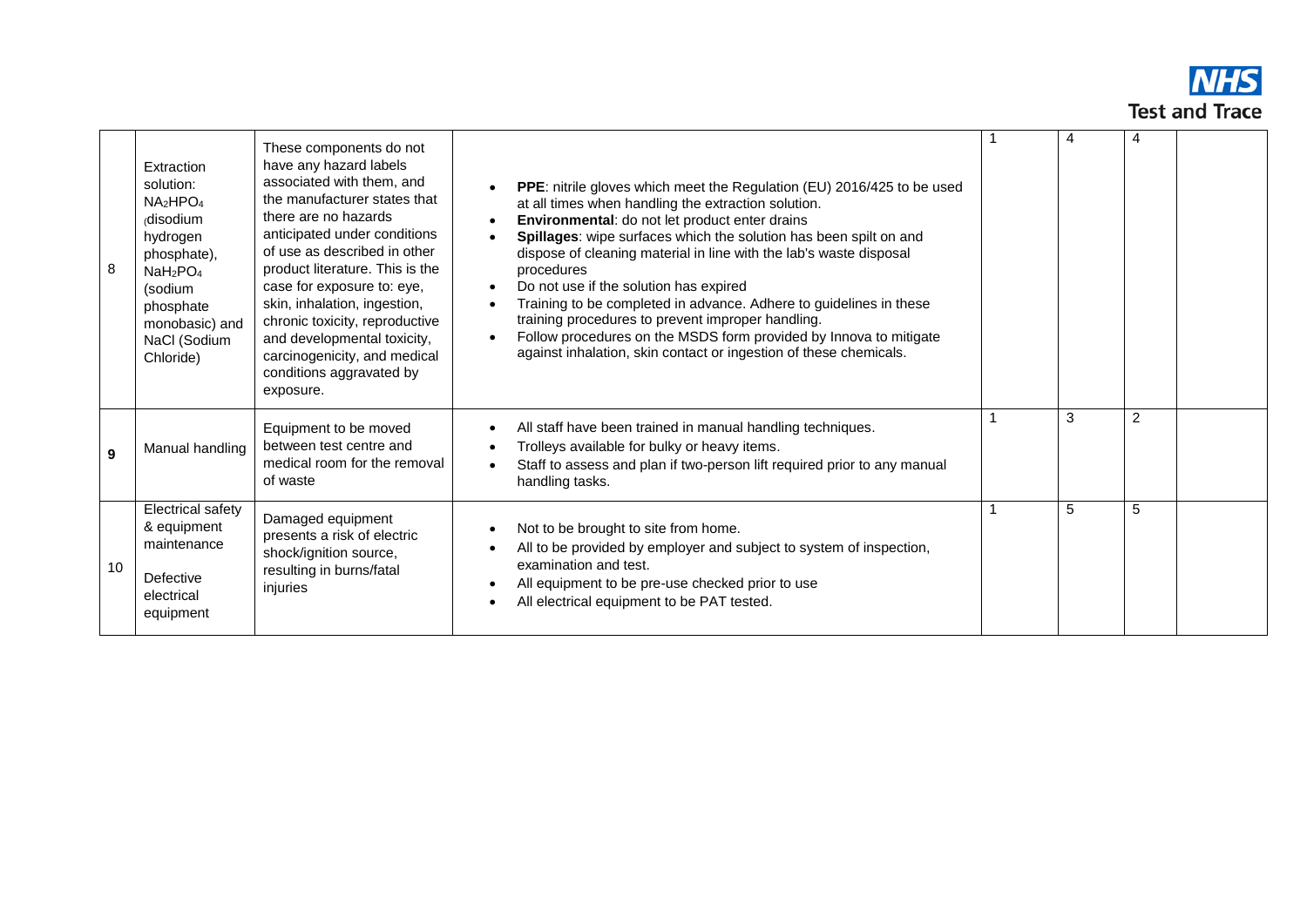

|           | <b>Control Improvements</b>                                                             |                             |                |                   |
|-----------|-----------------------------------------------------------------------------------------|-----------------------------|----------------|-------------------|
| Action No | Recommended additional control measures                                                 | Responsibility              | Target<br>Date | Date<br>completed |
|           | Content of the risk assessment to be communicated with all workers as part of induction | <b>COVID</b><br>Coordinator | 18/01/21       | 17/02/21          |
| 2         | Full run through with all staff before officially completing any tests                  | Team Leaders                | 11/01/21       | 11/01/21          |
| 3         | Completion of competency checklist for each role                                        | <b>COVID</b><br>Coordinator | 15/01/21       | 18/01/21          |
| 4         | Completion of quality checklist weekly                                                  | <b>COVID</b><br>Coordinator | 15/01/21       | Weekly            |
|           |                                                                                         |                             |                |                   |

| <b>Additional Notes</b> |  |  |
|-------------------------|--|--|
|                         |  |  |
|                         |  |  |
|                         |  |  |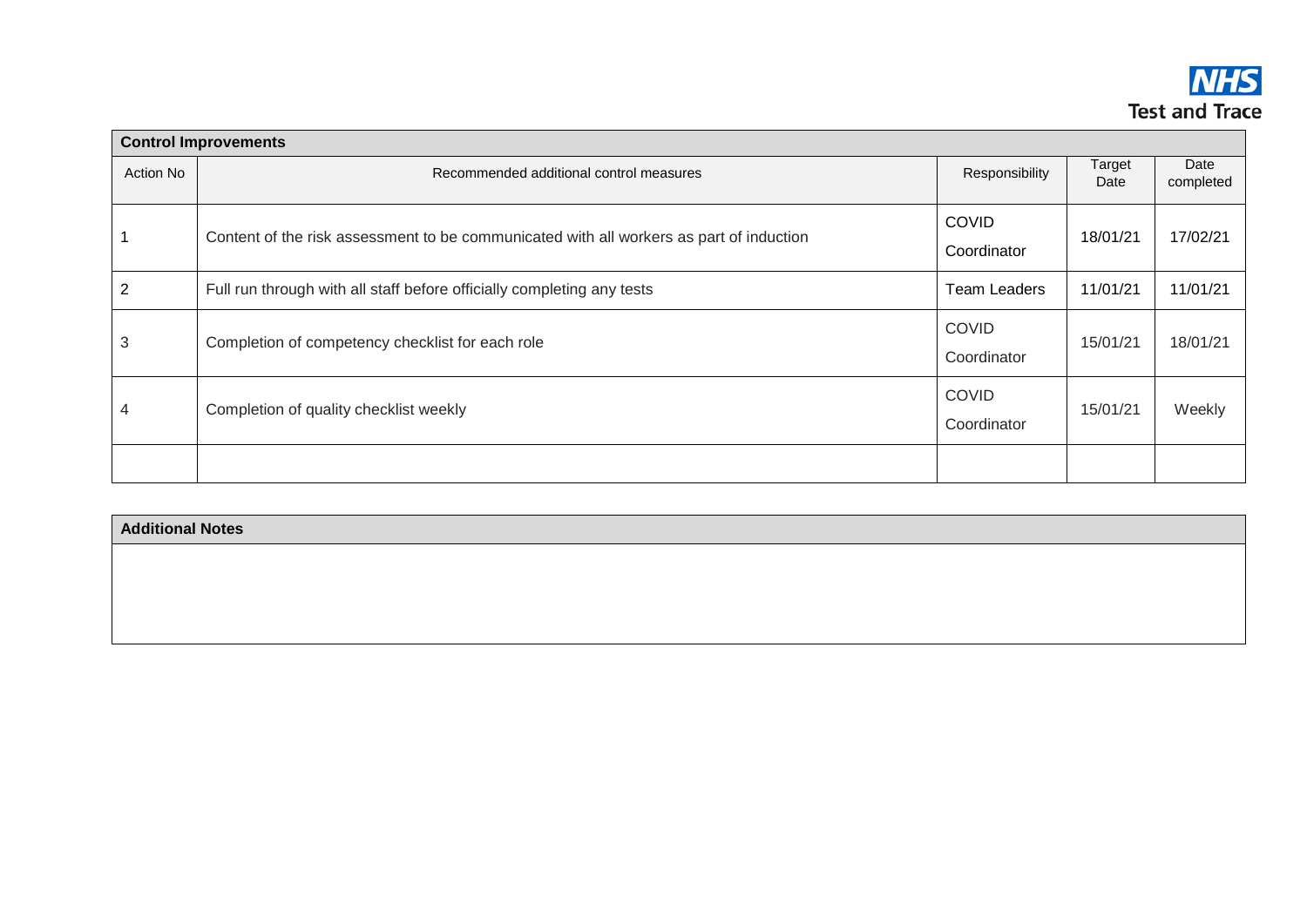

## **Risk Evaluation**

|                                      |                |                       | Consequence of event ocurring (Severity) |                          |                           |                          |  |  |
|--------------------------------------|----------------|-----------------------|------------------------------------------|--------------------------|---------------------------|--------------------------|--|--|
|                                      |                | Negligible            | Minor                                    | Moderate                 | Major                     | Critical                 |  |  |
| ocurring                             | Almost Certain | <b>Tolerable</b><br>5 | <b>Substantial</b><br>10                 | Intolerable<br>15        | <b>Into lerable</b><br>20 | <b>Intolerable</b><br>25 |  |  |
|                                      | Likely         | <b>Tolerable</b><br>4 | <b>Substantial</b><br>8                  | <b>Intolerable</b><br>12 | <b>Into lerable</b><br>16 | <b>Intolerable</b><br>20 |  |  |
| (Probability)<br>Likelihood of event | Possible       | <b>Trivial</b><br>3   | Tolera ble<br>6                          | <b>Substantial</b><br>9  | <b>Into lerable</b><br>12 | <b>Intolerable</b><br>15 |  |  |
|                                      | Unlikely       | <b>Trivial</b><br>2   | Tolera ble<br>4                          | <b>To le rable</b><br>6  | <b>Substantial</b><br>8   | <b>Substantial</b><br>10 |  |  |
|                                      | Rare           | <b>Trivial</b>        | <b>Trivial</b>                           | <b>Trivial</b><br>з      | <b>Tolerable</b>          | Tole ra ble<br>5         |  |  |

| Likelihood                                            | <b>Severity</b> |
|-------------------------------------------------------|-----------------|
| Rare, will probably never happen/recur                | Negligible      |
| Unlikely, do not expect it to happen, but is possible | Minor           |
| <b>Possible, Might happen</b>                         | Moderate        |
| Likely, will probably happen                          | Major           |
| Almost Certain, will undoubtedly happen.              | Critical        |
|                                                       |                 |

**Severity** Negligible

## **Risk control strategies**

**Intolerable –** stop activity, take immediate action to reduce the risk

**Substantial** - Take action within an agreed period

**Tolerable –** monitor the situation

**Trivial** – No action required

| <b>Declaration -</b> If the above control measures are implemented the risks posed by the task / process / environment assessed will be controlled too as low as is reasonably practicable. |      |  |  |  |  |
|---------------------------------------------------------------------------------------------------------------------------------------------------------------------------------------------|------|--|--|--|--|
| Persons involved in assessment                                                                                                                                                              |      |  |  |  |  |
| Signature of Lead Assessor                                                                                                                                                                  | Date |  |  |  |  |

| Reviews - this assessment should be reviewed at intervals no greater than 12 months or when there are changes in operational procedure, personnel, the work environment or |
|----------------------------------------------------------------------------------------------------------------------------------------------------------------------------|
| following an incident                                                                                                                                                      |

| Review<br>date | Comments | Reviewed<br>by | Signature | Review<br>date | Comments | Reviewed<br>by | Signature |
|----------------|----------|----------------|-----------|----------------|----------|----------------|-----------|
|                |          |                |           |                |          |                |           |
|                |          |                |           |                |          |                |           |
|                |          |                |           |                |          |                |           |

| Sheet<br>tealtl<br><b>RISK</b><br>accmant<br>off<br>satety<br>and<br>siar<br>ACC <sup>-</sup><br>וווסוווככסככר<br>. . | . Number<br>$\sim$<br>sessmer |  |
|-----------------------------------------------------------------------------------------------------------------------|-------------------------------|--|
|                                                                                                                       |                               |  |